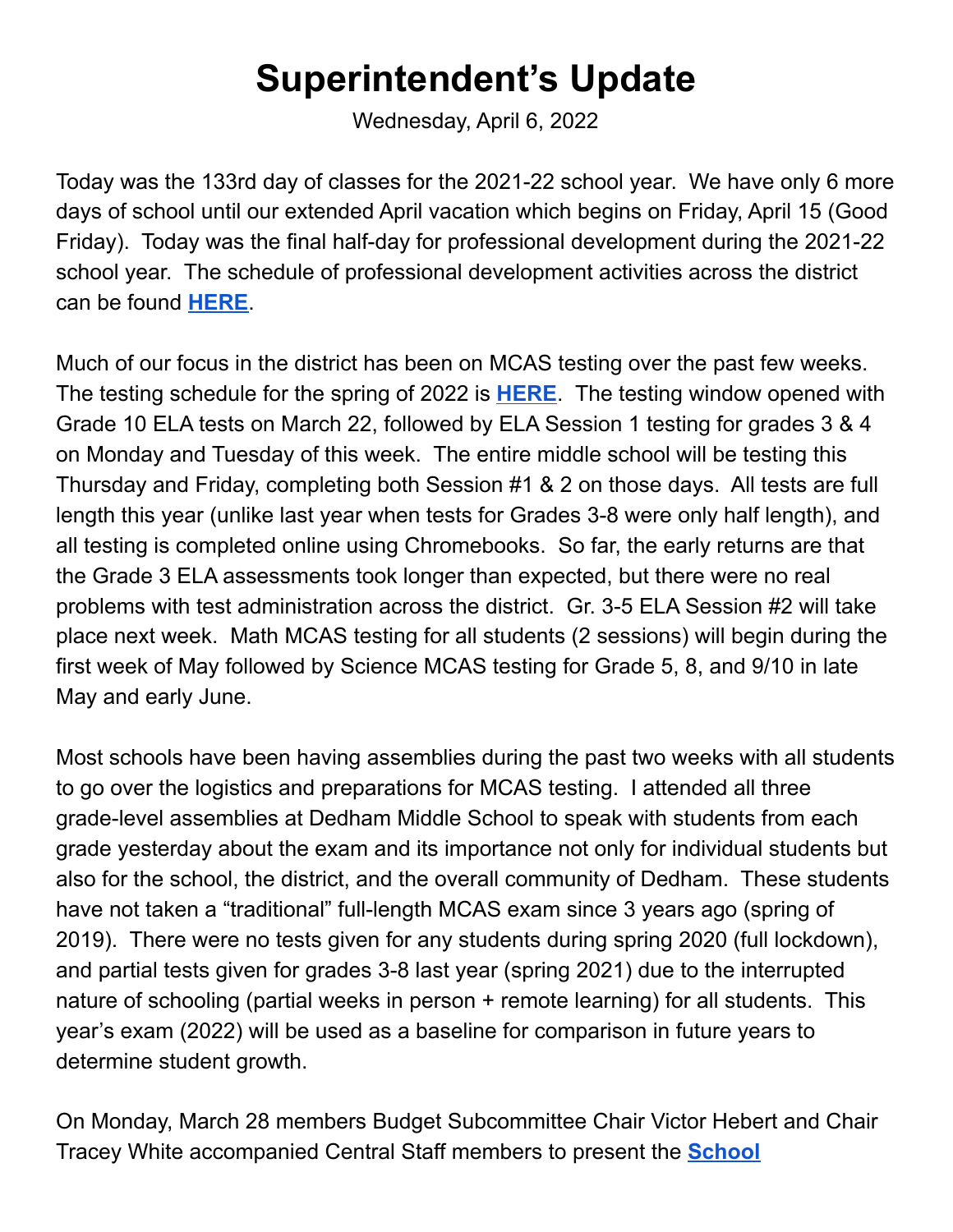**[Department's](https://drive.google.com/file/d/1Y3gpW88WET4AAYwP3cslKEwgoDbj_HnL/view?usp=sharing) FY23 Budget** to the full Finance Committee. I am very proud of our work in assembling this year's budget, and the fine work of Sara Errickson in making this document tell a compelling story both visually and with dialog. I believe the FinCom appreciated our work also. It was clear that the overall FY23 budget outlook for the town is quite tight, and I have been asked to prioritize our request and identify possible cuts that may be needed based upon the Finance Committee's recommendation. The District Leadership Team will be meeting next week to discuss possible areas of reduction in the event this becomes necessary, and once the Finance Committee's deliberations have concluded, they will make a recommendation that becomes their advise to Town Meetingin the warrant. If any FY23 reductions are necessary, we will meet with the Budget Subcommittee to determine how and where these cuts will land.

The last two weeks have also been very busy with administrative search committees. Each day this week we are hosting full day site visits in the district with the 4 finalists for the position of Assistant Superintendent for Student Services. I expect this search to wrap up next week. As the Committee is aware, Jenny McGowan was recently appointed as the permanent Principal at Greenlodge Elementary School, and the recent retirement announcement by Avery Principal Clare Sullivan will require additional planning and work to fill that position. Unfortunately, our recent search for a successor to HR Administrator Kathy O'Leary has come up empty because our chosen candidate backed out last week. We are restarting that search next week. Updates and timelines with important milestones for these positions are listed below:

**Assistant [Superintendent](https://drive.google.com/file/d/14nriJ3UxYt0jeF1cqsTvamgFlgc5jVwv/view?usp=sharing) for Student Services Assistant [Superintendent](https://docs.google.com/spreadsheets/d/1WQYjtpRX-3FF9_YPeHOECVvZ-8mYECV6RSl98SBpg0Y/edit?usp=sharing) for Business and Finance Dedham Middle School [Assistant](https://docs.google.com/spreadsheets/d/1ZAET9HJXU5yLTAUkhlLxw8Z8z8lpZ8wNeDp_g0tghR8/edit?usp=sharing) Principal Dedham High School [Assistant](https://docs.google.com/document/d/1hIORRDyp6PAjYoEsXyF86XgfHdB5cJcYz-3REGHLtCY/edit?usp=sharing) Principal**

We have also been busy over the past few weeks integrating our new **[ESD/ESY](https://drive.google.com/file/d/1ZI1FNb6LR5I1bTPQ_xoh_pmAO9K3FNkG/view) [Director](https://drive.google.com/file/d/1ZI1FNb6LR5I1bTPQ_xoh_pmAO9K3FNkG/view) Alyssa Freda** to the district. She is present to discuss her entry to the district later in tonight's meeting. Alyssa has been working very hard to get to know everyone in the district and to better understand our current summer programming. She also worked very closely with Dr. Kelly on submitting a grant application to DESE for summer program fiscal support. We will hear back about this funding request in the next few months.